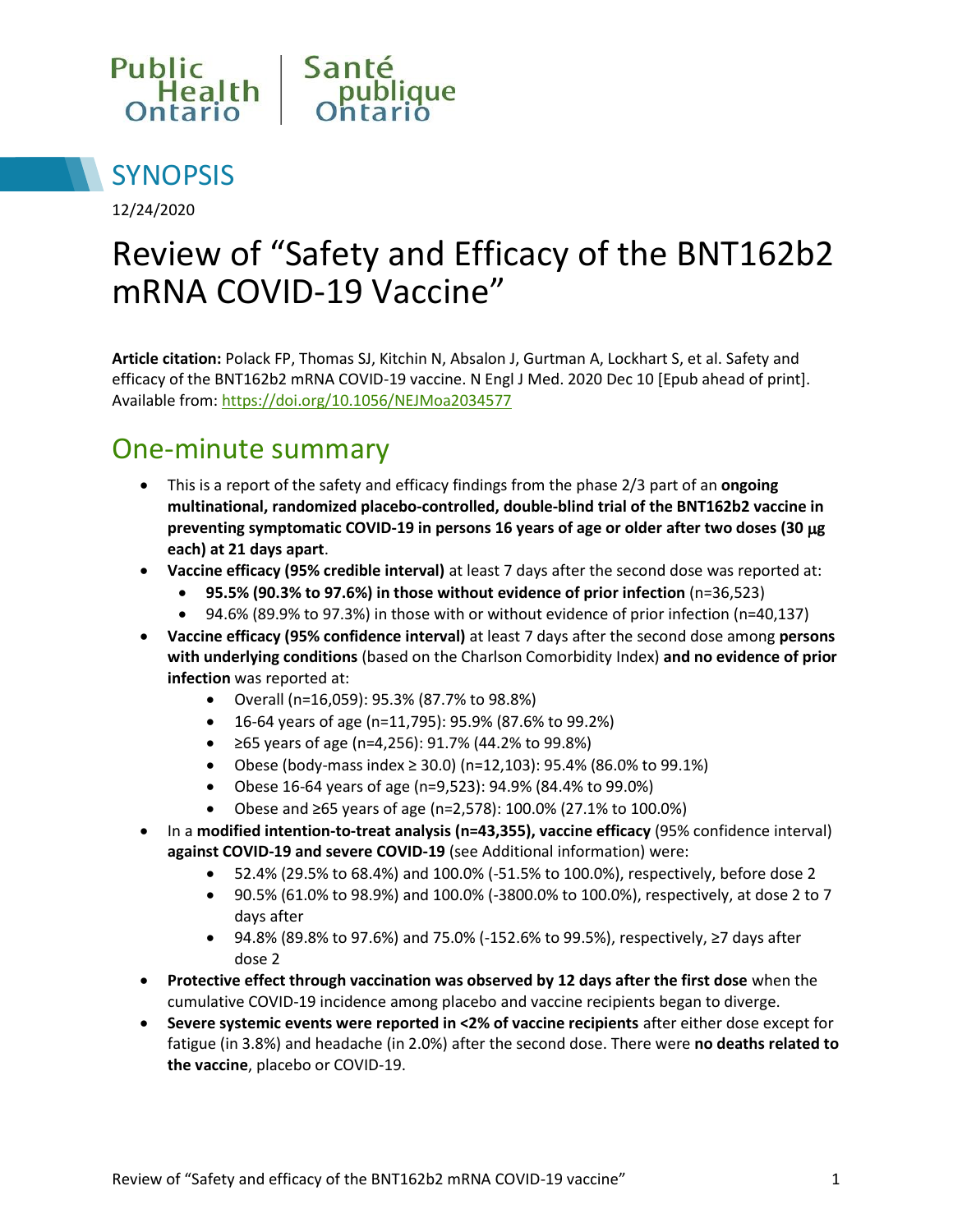The authors concluded that two doses of the BNT162b2 vaccine provided 95% protection against symptomatic COVID-19 and were safe over a median of two months in persons at least 16 years of age.

# Additional information

- BNT162b2, produced by BioNTech and Pfizer, is a lipid nanoparticle-formulated, nucleosidemodified RNA vaccine administered intramuscularly. The vaccine encodes a membraneanchored SARS-CoV-2 full-length spike protein.
- Adults **eligible** for the trial were ≥16 years of age, healthy or had stable chronic medical conditions (e.g., HIV, hepatitis B, hepatitis C). This report does not include safety results for the 196 participants with HIV infection as per the protocol plan to analyze separately.
- Key criteria for **exclusion** from the trial included a previous diagnosis of COVID-19, being on immunosuppressive therapy, or having an immunocompromising condition. Also not included in this report was efficacy for pregnant and breastfeeding women.
- Out of 44,820 persons screened between July 27 and November 14, 2020 at 152 sites in six countries, 43,548 at age ≥16 years old were randomized to receive either the vaccine or a saline placebo, and 43,448 received injections.
- By October 9, 2020, **37,706 participants had a median of ≥ 2 months safety data after the second dose**:
	- 19,075 (50.6%) were male
	- median age (range) at vaccination was 52 years (16 to 91); 21,785 (57.8%) were 16–55 years of age, 15,921 (42.2%) were >55 years of age
	- 13,218 (35.1%) had body-mass index ≥30.0
	- 21% had at least one coexisting condition
	- 28,914 (76.7%) the United States; 5,764 (15.3%) were from Argentina; 2,284 (6.1%) Brazil; 774 (2.0%) South Africa
- **Vaccine efficacy** was estimated by 100 × (1 IRR), where IRR (incidence rate ratio) is the calculated ratio of confirmed cases of COVID-19 per 1000 person-years of follow-up in the active vaccine group to the corresponding illness rate in the placebo group.
- **Primary end points** of the trial were efficacy against COVID-19 with onset ≥7 days after the second dose:
	- in persons with no serologic or virologic diagnosis up to 7 days after the second dose (n=36,523)
	- in participants with and without evidence of prior COVID-19 infection (n=40,137)
- Major **secondary end points** of the trial were efficacy against **severe COVID-19** as defined by the United States Food and Drug Administration: clinical signs at rest indicative of severe systemic illness; respiratory failure; evidence of shock; significant acute renal, hepatic or neurologic dysfunction; admission to an intensive care unit; or death.
- **Confirmed COVID-19 was defined according to the FDA criteria** which include at least one symptom and a positive nucleic acid amplification-based test result on a respiratory specimen obtained within obtained during the symptomatic period or within 4 days before or after symptom onset.
- Local reactions (pain, swelling, erythema) and systemic reactions (e.g., fatigue, headache, myalgias, joint pain, chills) were reported more often by vaccine recipients.
	- Local reactions:
		- Mostly mild to moderate in severity and tended to resolve within 2 days.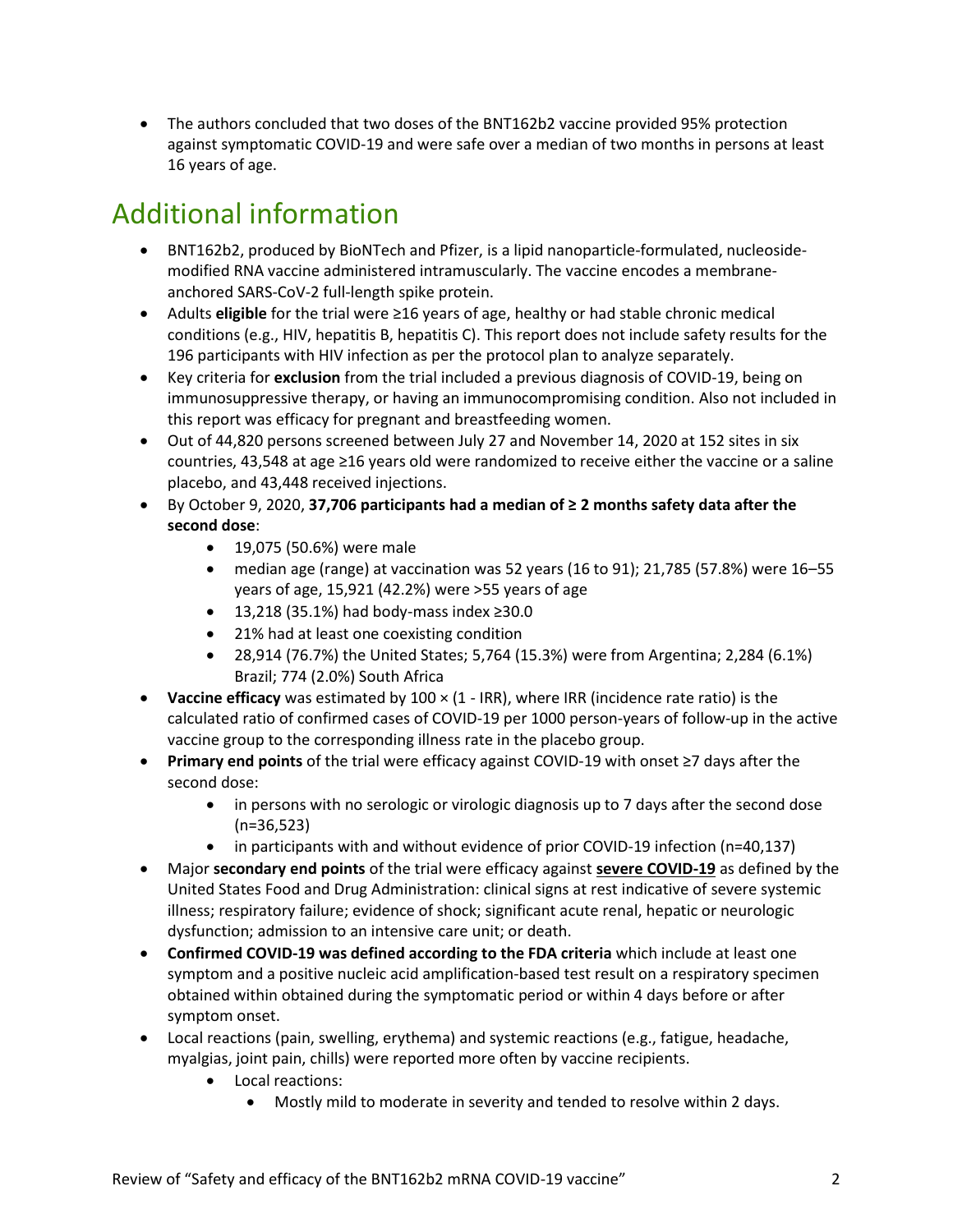- Pain at injection (most frequently noted) was reported less often by those >55 years of age; <1% of participants (across all ages) reported severe pain.
- The reported frequency of occurrence did not increase after the second dose.
- Systemic reactions (i.e., fever, fatigue, headache, chills, vomiting, diarrhea, muscle pain, joint pain, use of antipyretic medication) were more commonly reported by those 16-55 years of age and more frequently after the second dose.
- Further study is required to address:
	- Safety and efficacy beyond two months, and in pregnant women and persons younger than 16 years of age.
	- Efficacy against asymptomatic COVID-19 and transmission.
	- Management for those who missed the second dose.

#### PHO reviewer's comments

- While individuals with heart failure, hematological malignancy and social deprivation may be more likely to have severe disease, die or be hospitalized due to COVID-19, only 0.1% of the trial participants had leukemia, 0.1% had lymphoma, and 0.5% had congestive heart failure. Additional studies are needed to assess vaccine efficacy against infection and/or severe outcomes in these vulnerable groups, as well as in children, adolescents, pregnant women and long-term care home residents.
- Given the limited evidence on the duration of protection, effectiveness in preventing asymptomatic infection and reducing viral transmission, all layers of public health measures for preventing COVID-19 should still be practised by everyone.